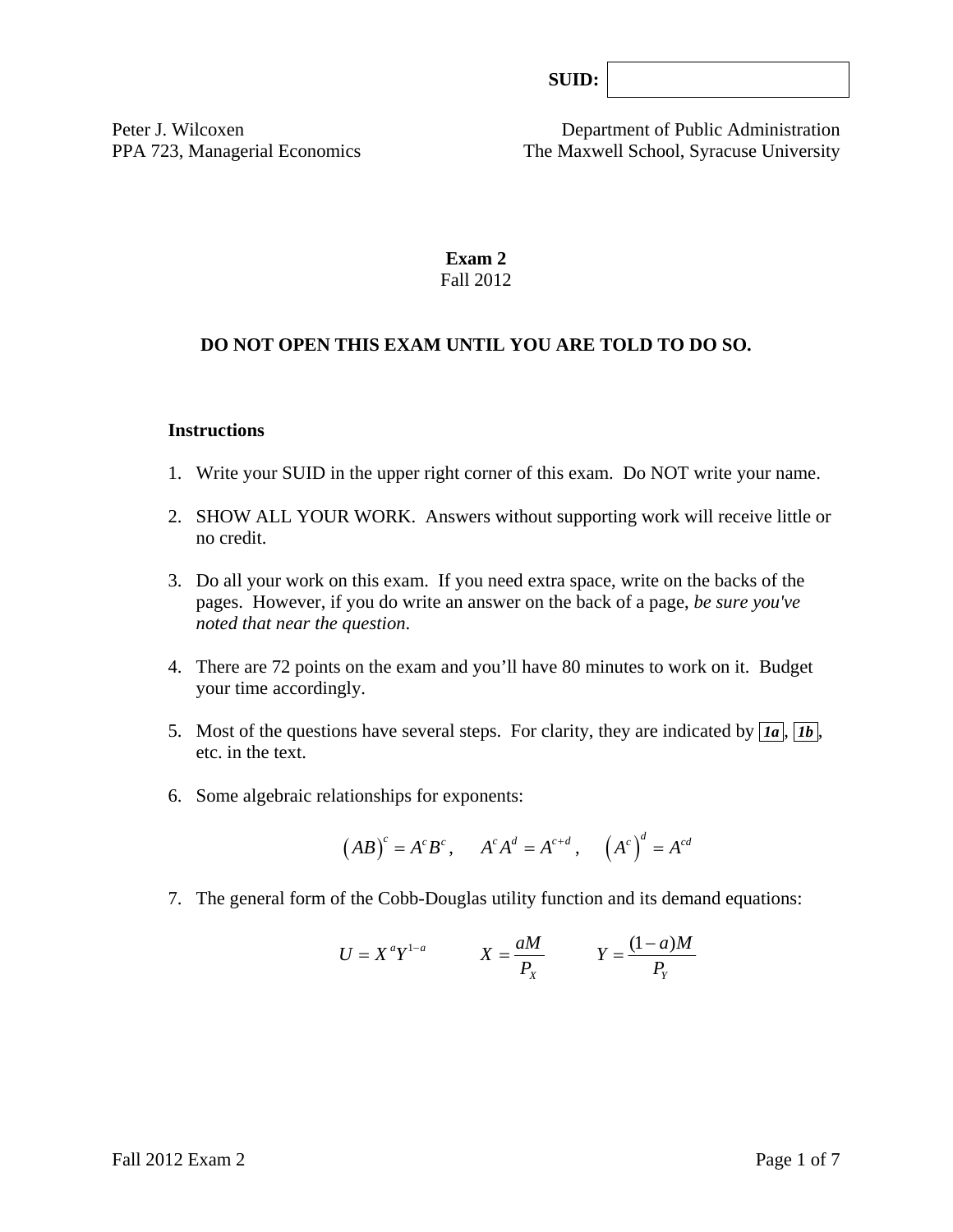## **Question 1 (12 points)**

One of the households in the table below has Cobb-Douglas preferences. *Ia* Using the data for 2010 and 2011, please determine which one and calculate the value of *a* for that household. Next,  $\overline{1b}$  starting from the data for 2011, suppose the government imposes a new policy that places  $\overline{a}$  \$3 tax on good X but also provides the household with \$300 of extra income. You may assume the supply of good X is perfectly elastic so that its price rises to \$15. Determine the household's new consumption of X and Y.  $\overline{Ic}$  Draw the household's new budget constraint and include the numerical values of its intercepts. Also sketch several of its indifference curves and show its equilibrium on the diagram. Be sure to show your work and label everything.

| House        | Year | Income | $\mathbf{P} \mathbf{x}$ | Pv | Qх | <b>Qy</b> |
|--------------|------|--------|-------------------------|----|----|-----------|
| А            | 2010 | 1200   | 10                      | 15 | 72 | 32        |
|              | 2011 | 1440   | 12                      | 12 | 60 | 60        |
| B            | 2010 | 1000   | 10                      | 15 | 40 | 40        |
|              | 2011 | 900    | 12                      | 12 | 30 | 45        |
| $\mathsf{C}$ | 2010 | 1215   | 10                      | 15 | 81 | 27        |
|              | 2011 | 1344   | 12                      | 12 | 84 | 28        |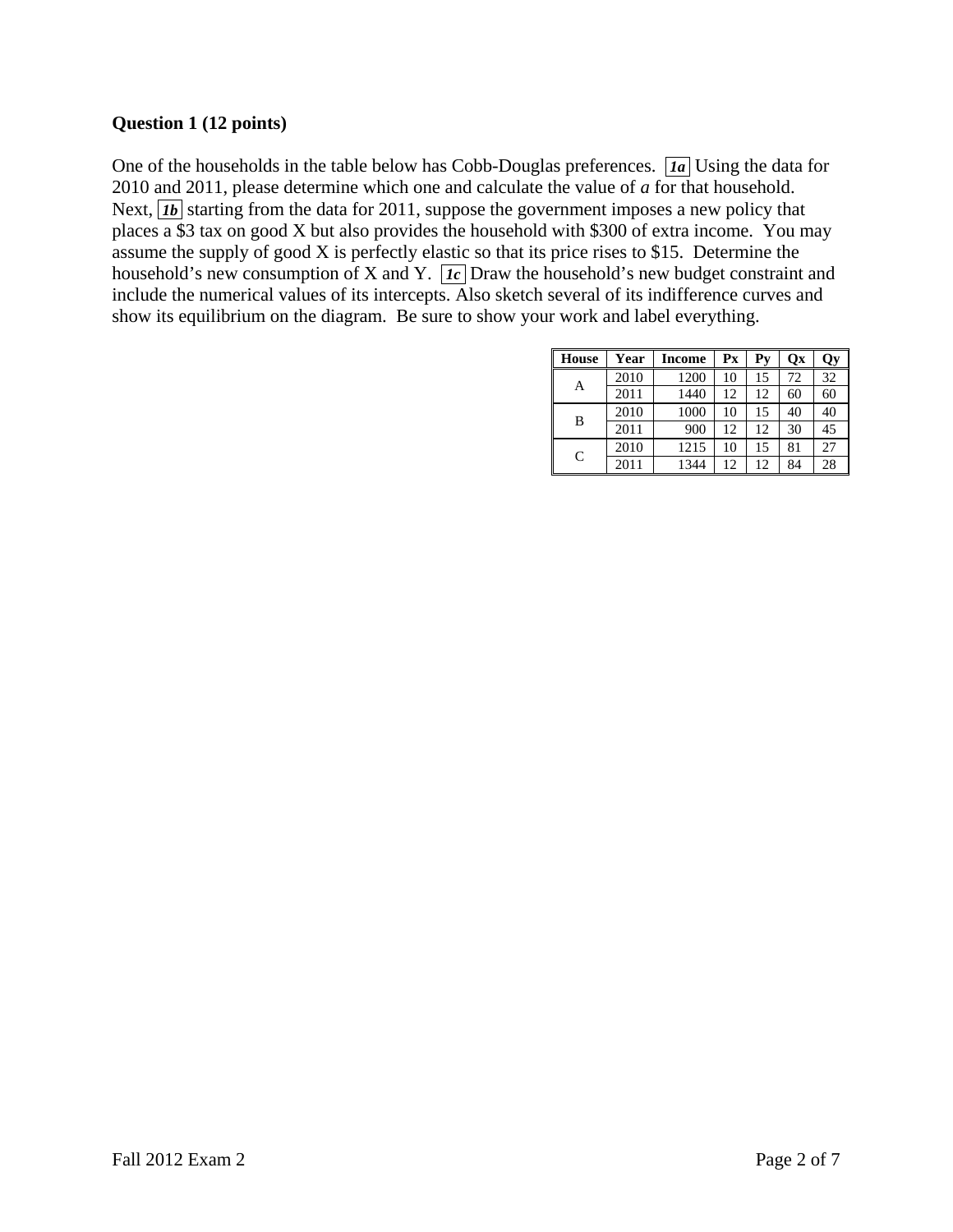## **Question 2 (12 points)**

*za* Please derive the expenditure function for a household with Cobb-Douglas preferences. Be sure to show all the steps, not just the final result. Now  $\boxed{2b}$  compute the expenditure needed under the new policy for the household to be exactly as well off as it was in 2011 before the policy was implemented.  $\sqrt{2c}$  How much better or worse off is the household than it was in 2011 before the policy was adopted? Be sure to be clear about whether the household has gained or lost.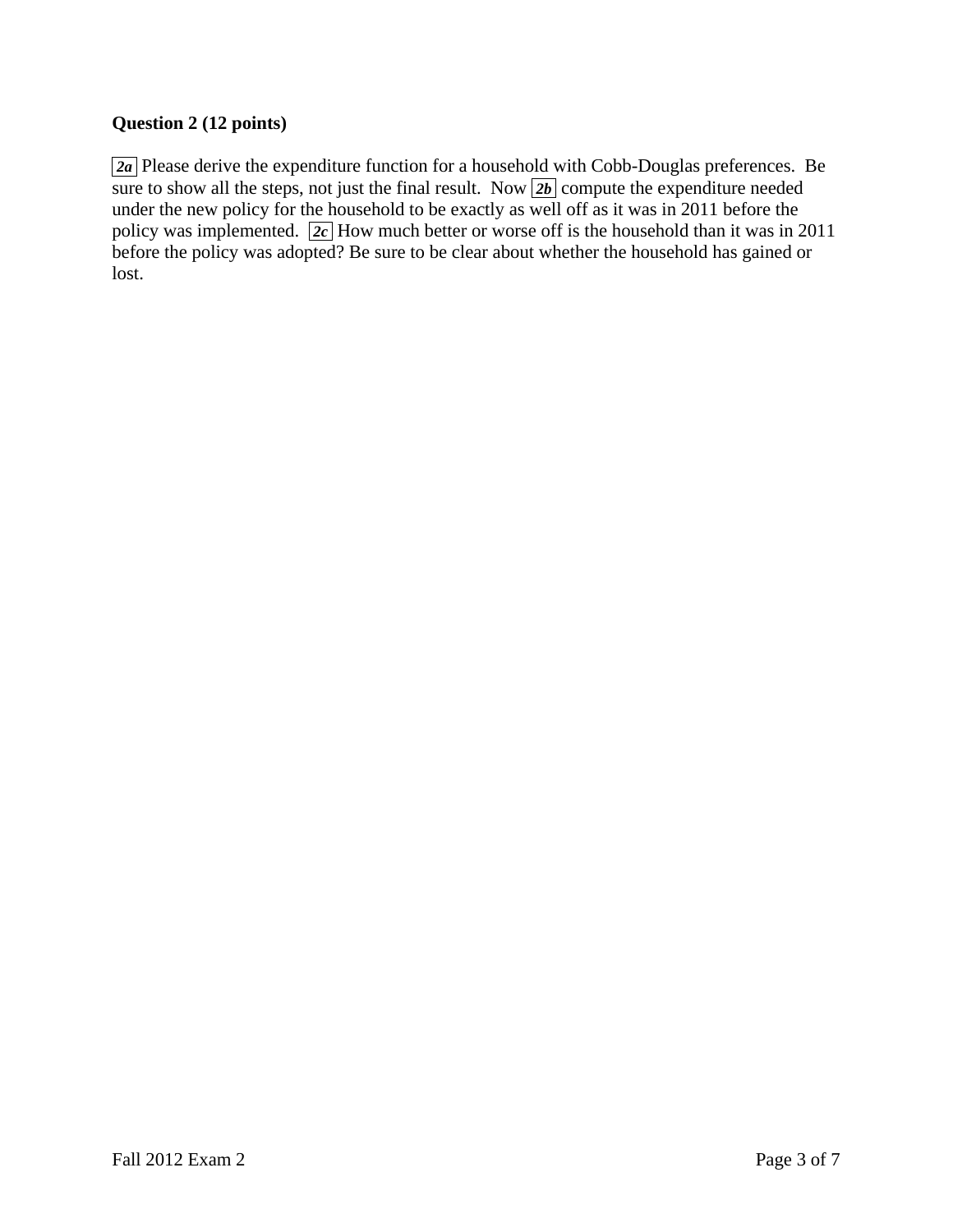## **Question 3 (12 points)**

A household regards X and Y as perfect complements and always buys *b* units of good X for each unit of good Y.  $\overline{a}$  Please derive the household's demand equations for X and Y in terms of *b,* Px, Py and income M. Be sure to show the steps involved, don't just write down the equations. Now **3b** determine which one of the households in the table below (same as the previous table) has perfect complements preferences and calculate the value of *b*. Finally, *3c*  suppose a tax policy raises the price of X to \$15 and provides the household with an extra \$309 of income (same tax as in Question 1 but a different income boost). Determine the household's new consumption of X and Y and calculate the policy's compensating variation.

| <b>House</b> | Year | Income | $P_{X}$ | $Py$ | Ox | <b>Qy</b> |
|--------------|------|--------|---------|------|----|-----------|
| А            | 2010 | 1200   | 10      | 15   | 72 | 32        |
|              | 2011 | 1440   | 12      | 12   | 60 | 60        |
| B            | 2010 | 1000   | 10      | 15   | 40 | 40        |
|              | 2011 | 900    | 12      | 12   | 30 | 45        |
| C            | 2010 | 1215   | 10      | 15   | 81 | 27        |
|              | 2011 | 1344   | 12      | 12   | 84 | 28        |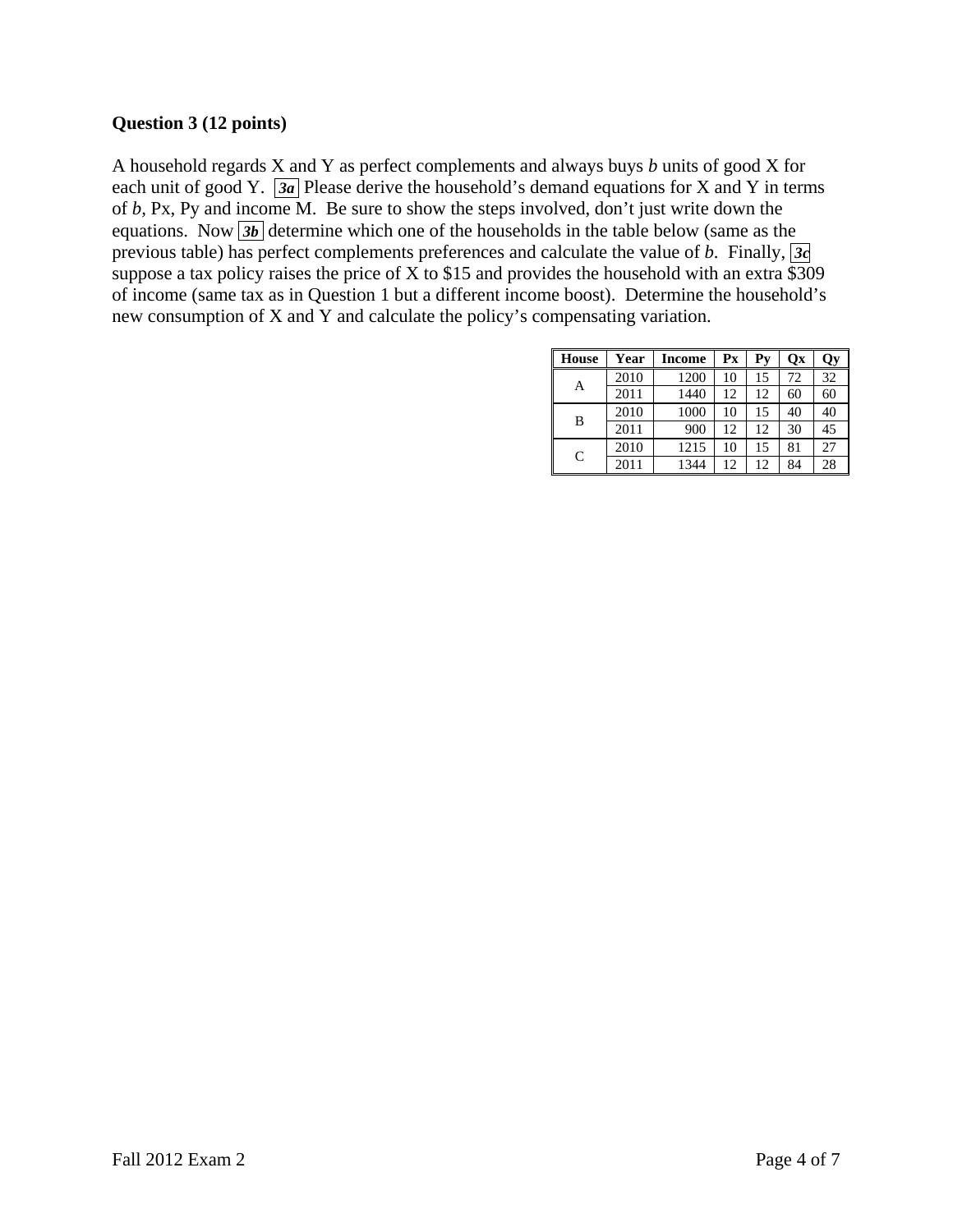### **Question 4 (12 points)**

A household buys two goods, X and Y, and its preferences can be represented by the utility function shown below. (This is an example of a Stone Geary utility function, which is essentially an improved version of Cobb Douglas). Also shown are the household's demand equations and its expenditure function:

$$
U = (X - 100)^{0.5} (Y + 50)^{0.5}
$$
  
\n
$$
X = 50 + \frac{0.5 * M + 25P_y}{P_x}
$$
  
\n
$$
M = 100P_x - 50P_y + 2 * U * P_x^{0.5} P_y^{0.5}
$$
  
\n
$$
Y = -25 + \frac{0.5 * M - 50P_x}{P_y}
$$

Initially,  $Px = $16$ ,  $Py = $16$  and  $M = $3200$ . The government is considering a policy that would (a) place a \$9 tax on good X that would raise its price to \$25 and (b) give the household an extra \$100 of income. The supply of X is perfectly elastic.

 $\overline{4a}$  Please calculate the initial equilibrium before the policy is enacted.  $\overline{4b}$  What is the household's new equilibrium?  $\boxed{4c}$  Please calculate the policy's compensating variation. Is the household better or worse off?  $\overline{4d}$  How much revenue does the tax raise?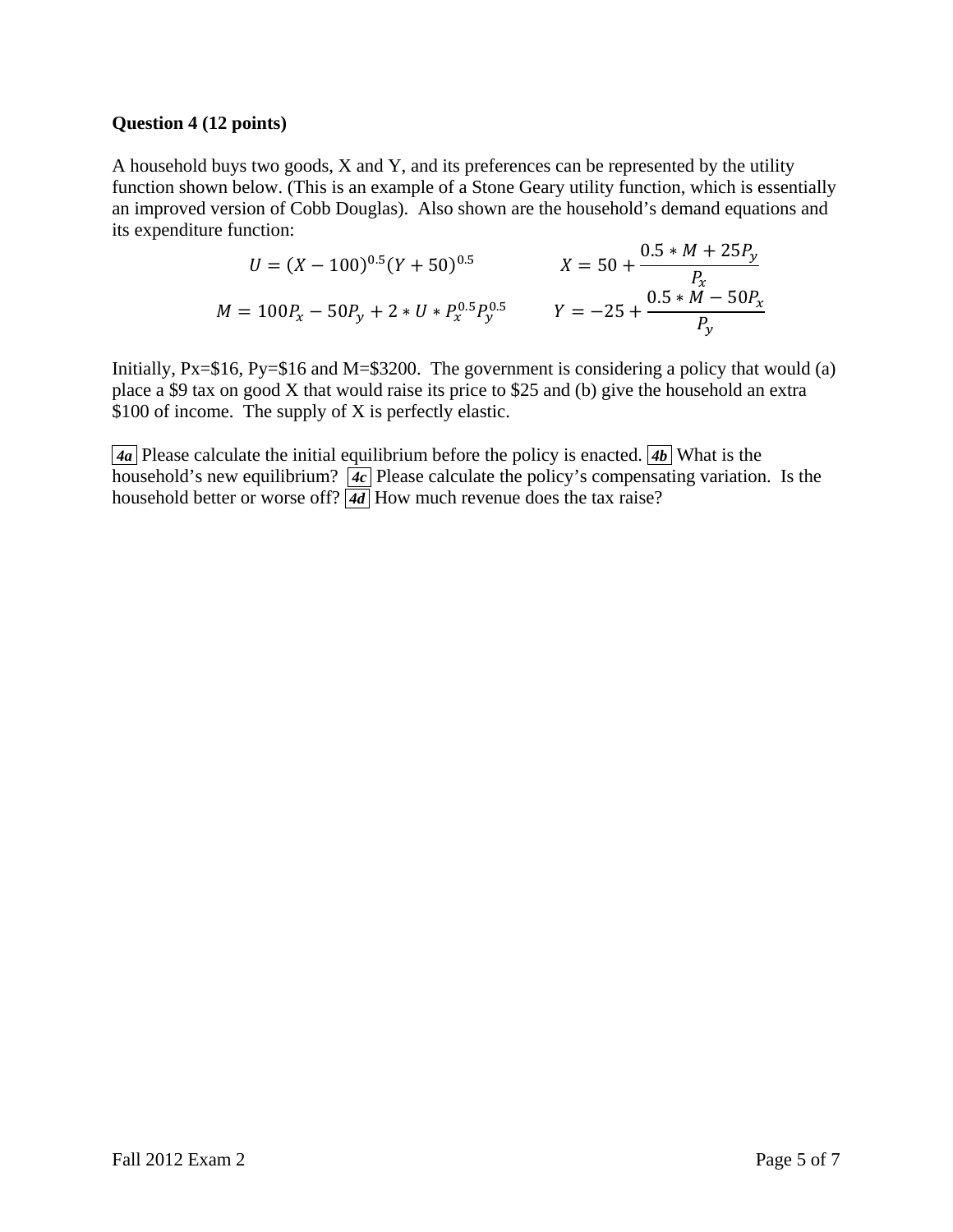# **Question 5 (12 points)**

**5a** Sketch an appropriate diagram to illustrate your results from Question 4. Then **5b** calculate the income and substitution effects associated with the policy and show them in the diagram.